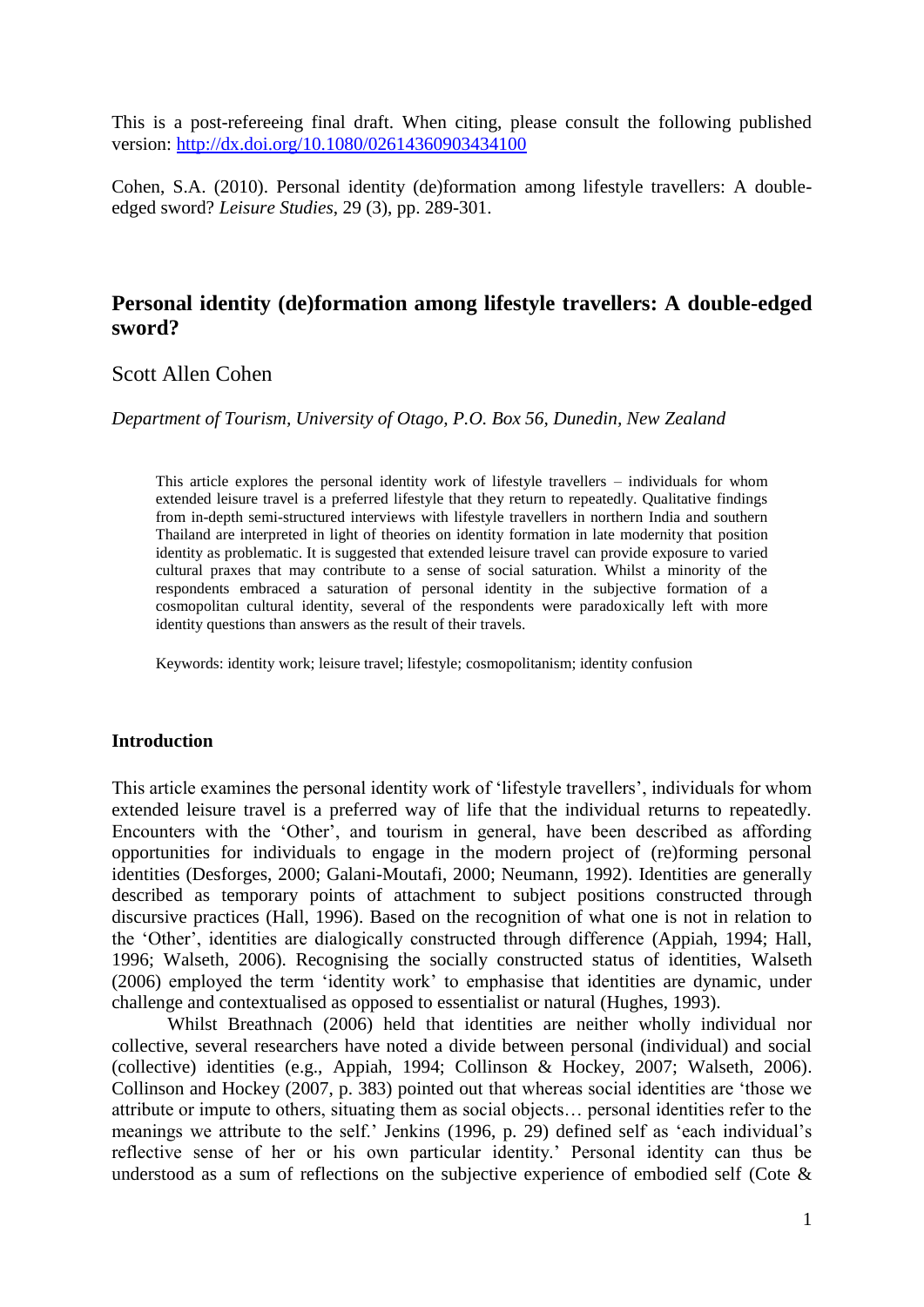Levine, 2002). As this article is concerned with the personal identity work of lifestyle travellers, the focus in this context is on the human capacity to put "ourselves at a distance from our own being' and to 'turn a kind of mirror' on our body, social interactions and consciousness (Seigel, 2005, p. 5). Though Foucault (1988) deconstructed self-reflection as a historically and linguistically constructed technology, McAdams (1997, p. 60) nonetheless maintained that most modern Western individuals still seek a personal identity that reflects unity and purpose, a cultural expectation that one's personal identity reflects 'a patterned and purposeful integration of the me.'

It has been noted that a breakdown of traditional identity roles in late modernity has made personal identity formation especially important in the context of adopted posttraditional lifestyles (Giddens, 1991). Lifestyle travel, which frequently takes the form of backpacking (Uriely, Yonay, & Simchai, 2002) and typically includes extended voluntary sojourns amongst other cultures, exists within a post-traditional context through which individuals may be exposed to an array of cultural praxes. Thus, issues of personal identity may be particularly relevant for individuals who travel as a lifestyle choice.

It is important, however, to recognise that personal identity work is not the sole preserve of lifestyle travellers, or even other types of backpackers. Issues of personal identity formation have been located within the wider context of tourism (Crompton, 1979; Desforges, 2000), where, for example, it has been suggested that tourist sites "are places where people find themselves working towards forms of self-realization and meaning, attempting to fill experiential vacancies that run through contemporary life" (Neumann, 1992, p. 177). Indeed, such a phenomenon is by no means limited to the contextual dimensions of tourism, as attempts to resolves issues of personal identity are pervasive in modern societies (Baumeister, 1986; McAdams, 1997). But whilst questions of personal identity may be relatively commonplace in late modernity (Giddens, 1991), and can be explored through the intentions of various categories of tourists, amongst others, the literature on backpackers has emphasised "the increasing importance of identity and perpetuation of self-narratives in backpacker travel" (Richards & Wilson, 2004, p. 48). The importance of personal identity work to 'independent travellers on the global "shoestring" trails' has been summarised by Davidson (2005, p. 31), who noted that research on these individuals is united by a desire to understand how they "incorporate their travelling experiences into their own conception of self-identity.'

Rather than attempting to privilege the claims of lifestyle travellers over tourists of similar intentions, however, this article aims to provide a fuller understanding of identity work undertaken amongst individuals who voluntarily travel as a way of life. Although it is widely accepted that a leisure travel context can foment personal identity work (Desforges, 2000; Neumann, 1992; Noy, 2004), there is little empirical evidence as to whether individual subjects do experience a coherent personal identity through extended leisure travel. Prolonged exposure to a variety of cultures and ways of living might in fact serve in the opposite manner, resulting in a less secure personal identity for an individual (Gergen, 1991). This article explores the personal identity work undertaken by 25 lifestyle travellers interviewed by the author in northern India and southern Thailand from July through September 2007. It interprets a spectrum of personal identity perceptions described by the lifestyle travellers, who had largely hoped to derive a more secure personal identity whilst encountering alternative ways of life in a leisure travel context. By locating the voices of the lifestyle travellers through the use of theories on identity (de)formation in late modernity, this article questions the prospect of subjectively finding oneself through travel.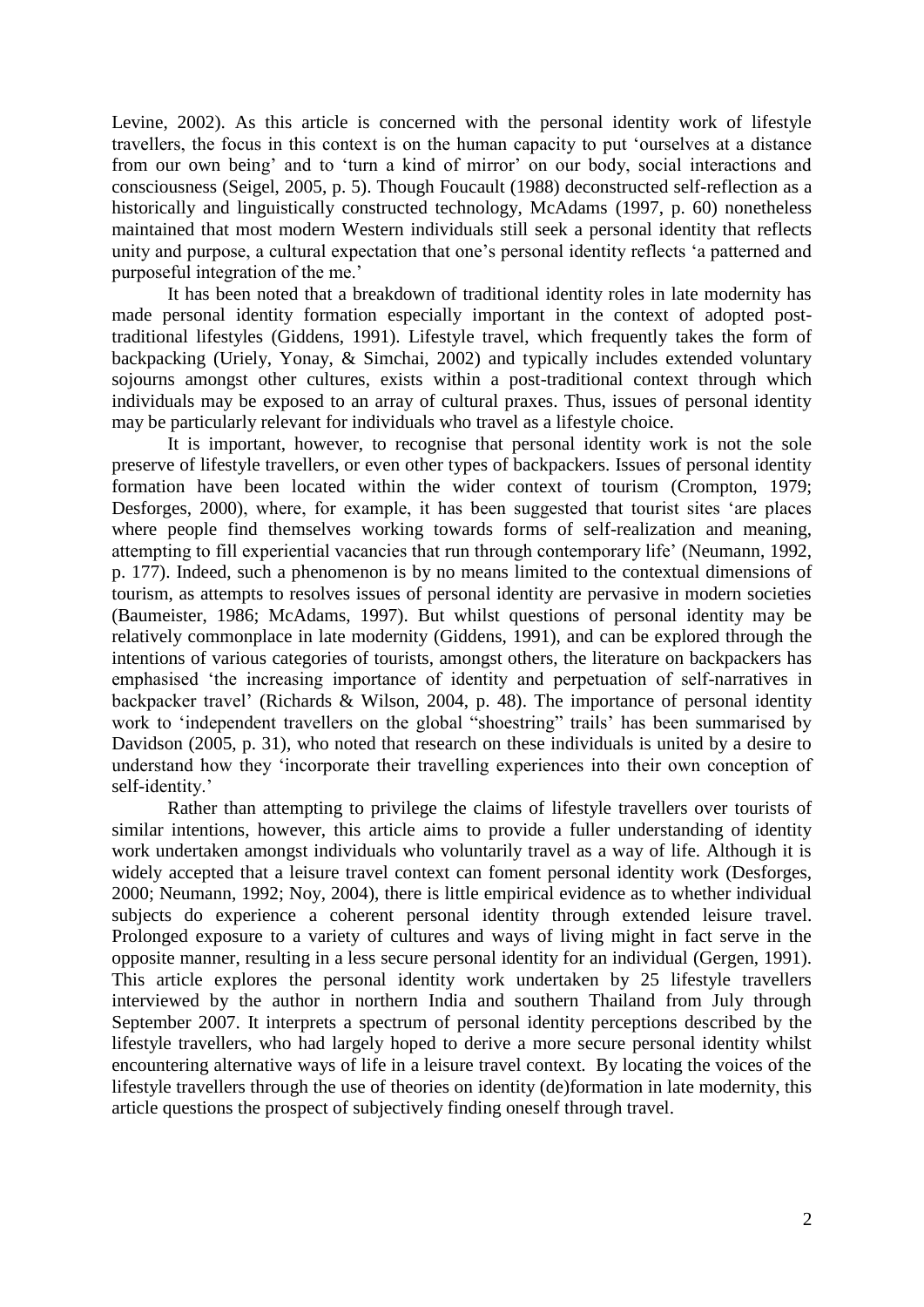## **Identity (de)formation in late modernity**

Personal identity in late modernity has become a reflexive project that is interpreted or understood in terms of one's biography or capacity to maintain a particular narrative or story about oneself (Giddens, 1991). In this sense, personal identity can be seen as serving as a sense-making device (Kuentzel, 2000). The need to link disparate experiences into a coherent individual life narrative has become increasingly important in late modernity (Richards & Wilson, 2006). This has been attributed to identities being increasingly fragmented and fractured as they are "multiply constructed across different, often intersecting and antagonistic, discourses, practices and positions" (Hall, 1996, p. 4; Lanfant, 1995). Constructing and maintaining a stable personal identity has become an ongoing issue for many individuals in late modern Western society largely due to changes in social organisation wherein choice has increasingly replaced obligation or tradition (Bauman, 1996; Cote & Levine, 2002; Lanfant, 1995).

Whilst identity is still largely constituted by broader societal forces such as gender, nationality, class, race and ethnicity, a growing "openness" in social life for negotiating matters of personal meaning has coincided with new 'socialising technologies', such as Internet, television, air travel, radio and telephone that have radically changed human relationships (Cote & Levine, 2002; Gergen, 1991; Giddens, 1990). Local face-to-face interactions have become rarer, while globalisation, which has been marked by these new technologies, has increasingly exposed individuals to a new range of persons, forms of relationships, options and opportunities for constructing identities (Gergen, 1991). Resultantly, Gergen (1991) observed that the pluralisation of life choices offered through new socialising technologies in late modernity has led many late modern individuals to a state described as "social saturation." Social saturation suggests a cacophony of voices and options as "for everything we "know to be true" about ourselves, other voices respond with doubt and even derision" (Gergen, 1991, p. 6). Consequently, whilst some individuals in late modernity might at times experience a coherent or ordered personal identity, others "may lack a consistent feeling of biographical continuity" (Giddens, 1991, p. 53).

The feeling of biographical inconsistency fomented through social saturation has been described as the condition of 'multiphrenia', which refers to 'the splitting of the individual into a multiplicity of self-investments' (Gergen, 1991, p. 73). Upon initial inspection, multiphrenia bears resemblance to Erikson"s (1968) description of an "identity crisis", wherein an individual may experience a subjective sense of identity confusion that is characterised by behavioural disarray (Cote & Levine, 2002). According to Erikson (1968), an identity crisis, characterised as a state of "psychological limbo", typically takes place in modern Western societies when an adolescent"s childhood identity is no longer experienced as suitable, but a new adult identity has not yet been established. However, where multiphrenia differs from an identity crisis is that the former need not be taken as a deficit, as connoted by terms such as "confusion" or "crisis", nor be linked to a particular "developmental stage' in life. Although multiphrenia has been used to explain the stressful situations of individuals who unsuccessfully seek a coherent story of personal identity, for others, the experience of multiphrenia can be 'suffused with a sense of expansiveness and adventure' (Gergen, 1991, p. 74).

Multiphrenia is linked to the conditions of globalisation, wherein the notion of "deterritorialisation", as a blurring of the boundary between "home" and "away" and a weakening of the connection between 'culture' and 'place', has been said to be the product of people increasingly dividing their attention, and even presence, between multiple places (D"Andrea, 2007; Hannerz, 2002). D"Andrea (2007, pp. 215-216) hypothesised that "under growing conditions of globalization marked by processes of hypermobility, digitalization and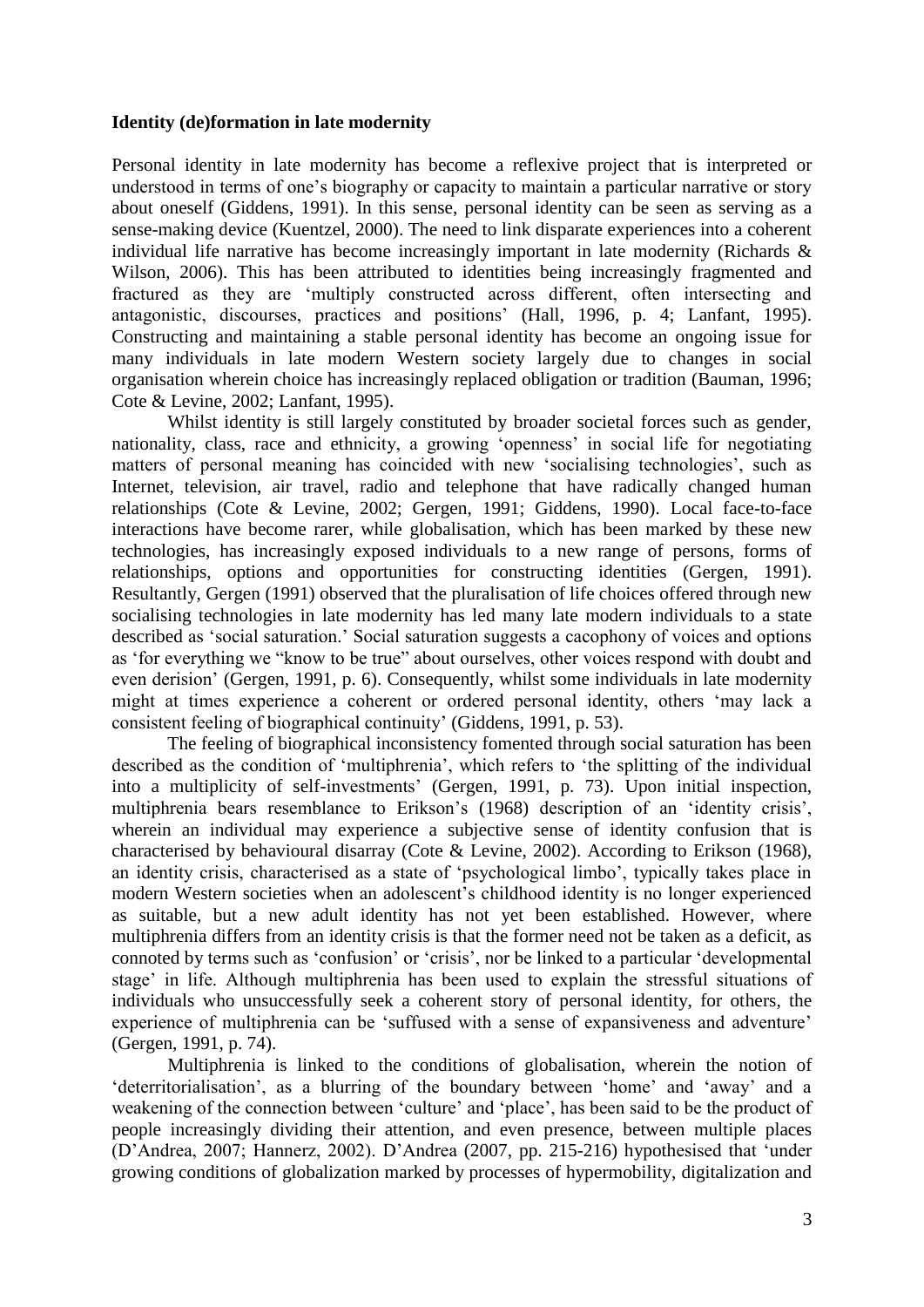multiculturalism, the phenomenon of psychic deterritorialization will become more socially pervasive, variously affecting other segments that become exposed to such global pressures." In his work on the intersections of mobilities and identities, D"Andrea (2006, 2007) evidenced the conceptual claim that mobility can potentially "derail" personal identity through his empirical study of migrant expatriates, termed "global nomads".

A few classical studies from consular psychiatry concerning "mad travellers" have also examined the potentially disruptive force of "pathological tourism" in exotic locales on conceptions of personal identity (Airault, 2000; Hacking, 1998, p. 27). Through work as a psychiatrist for the French consulate in India in the 1990s, Airault (2000) suggested that travellers in India can become psychically "imbalanced" as a result of their trip, an observation corroborated by Mehta (1979) in her cutting Indian commentary on perceptions of Western travellers. Yet, unlike D"Andrea"s work, studies from consular psychiatry that position identity confusion as a deficit or disease can be seen, like Erikson"s (1968) thesis on identity crisis, as attempts by the state to streamline or regulate behaviour into dominant discourses on "normality".

Whilst the experience of identity confusion or multiphrenia may well be disconcerting for some, the welcoming of a multiphrenic condition is related to postmodernity, for which some individuals, such as Urry's (2002) 'post-tourist', may slide from image to image and eschew substance, with identities performed on the 'whim of the moment' (Cote & Levine, 2002, p. 26). On the other hand, the embracement of multiphrenia by modern individuals, who may still seek substance and a centre, can be linked to the ideal of "cosmopolitanism", which as a perspective or mode of managing meaning has been described as identity formation through selective appropriation from the world"s cultural forms (Hannerz, 1990, 2002).

Mass media, Internet use and transnational friendship networks, in combination with travel, have also been cited as contributing factors to deterritorialisation, with a perspective of cosmopolitanism suggested as a possible outcome (Hannerz, 2002; Phillips & Smith, 2008). Giddens (1991, p. 190) summarised the ideal of identity formation via a cosmopolitan cultural figure:

A person may make use of diversity in order to create a distinctive self-identity which positively incorporates elements from different settings into an integrated narrative. Thus a cosmopolitan person is one precisely who draws strength from being at home in a variety of contexts.

Hence, it is possible that modern individuals seeking to experience a coherent personal identity in conditions of social saturation may respond along a spectrum including identity confusion through to an embracement of multiple cultural forms, as in the ideal of cosmopolitanism.

Returning to the context of lifestyle travellers, extended sojourns within other cultures offer exposure to other ways of living and prospective physical distancing from one"s own culture. Moreover, Giddens (1991, p. 81) suggested that "the more post-traditional the settings in which an individual moves, the more lifestyle concerns the very core of selfidentity, its making and remaking." Thus, the pluralisation of life choices characteristic of social saturation may be particularly relevant in influencing personal identity formation amongst lifestyle travellers. Consequently, this article now turns to the individual journeys of the study"s lifestyle travellers, in an effort to interpret their own perceptions of personal identity work in a leisure travel context.

#### **Study method**

The author, who has several years of lifestyle travel experience himself, undertook in-depth semi-structured interviews with 25 lifestyle travellers in northern India and southern Thailand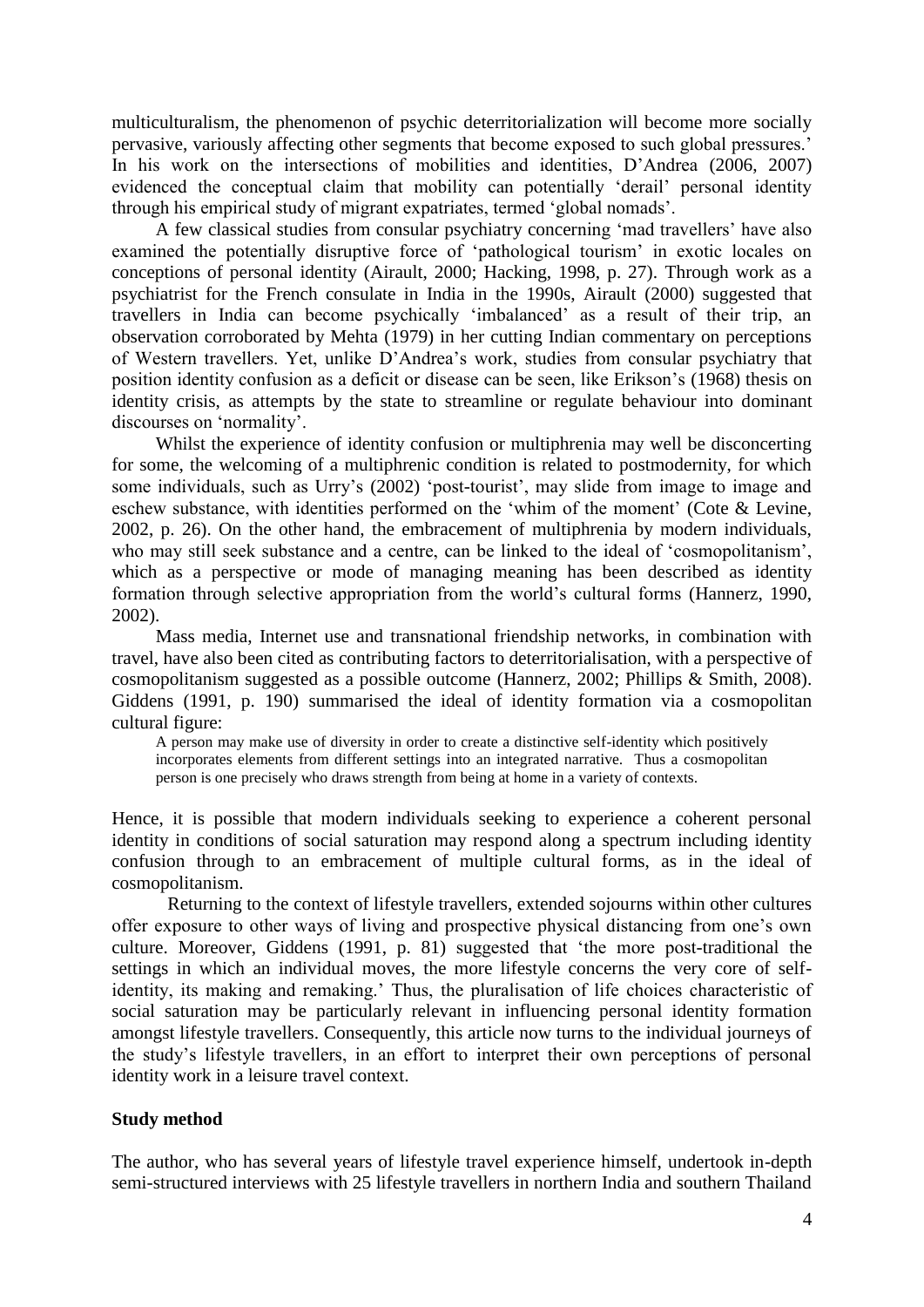from July through September 2007. The inclusion criteria for lifestyle travellers was a fluid combination in which each respondent self-defined travel as her/his lifestyle and had been on multiple trips of approximately six months or more. The criterion of multiple trips of roughly six months or more provided a temporal starting point, as in the end the majority of the interviewees had taken several trips in the broad range of six months to one year, with three of the respondents having each travelled the longest at approximately 17 years.

Although lifestyle travellers are spread through many areas of the world, northern India and southern Thailand afforded fieldwork sites with established gathering points for conveniently contacting lifestyle travellers. The selection of northern India and southern Thailand was based on the author"s personal experiences of meeting a high number of lifestyle travellers in popular traveller gathering points in these countries on previous trips, as well as on literature that has represented India and Thailand as attractive destinations for extended travel (Davidson, 2005; Richards & Wilson, 2003; Westerhausen, 2002). Specifically, lifestyle travellers were accessed in the towns of Rishikesh, Manali, McLeod Ganj and Leh in northern India and on the islands of Koh Phangan and Koh Tao in southern Thailand.

The author entered the field as both a researcher and a "traveller." He attempted to integrate himself with other travellers by dressing like them, socialising with them and moving through daily routines in the same networks of eating facilities and accommodation, a technique also used by Davidson (2005), Riley (1988) and Sørensen (2003) in their studies of backpackers and travellers. Lifestyle travellers were identified through casual conversations with backpackers in which introductory dialogues tended to turn to how long each person intended to travel in the respective country. Through the course of numerous conversations, the author periodically established he was speaking to a lifestyle traveller or was afterwards introduced to one. The interviews were digitally recorded and typically took place in the same settings the individuals had originally been encountered, often over a meal or drink. The interviews were mainly conversational and focused on the tourism biographies of the participants, their reasons for travel as a lifestyle and whether the meaning(s) they assigned to travel had changed over time.

The majority of the respondents were travelling alone and were from a range of 13 nationalities with English, Australians, Israelis and Canadians the most commonly represented. There were 11 females and 14 males with their highest education levels achieved spread from high school dropout to Masters Degree holders. The interviewees' ages ranged from 23 to 50 with an average age of 30. Following transcription, the empirical material was interpreted using a thematic analysis approach comprised of searching for emergent themes (Patton, 2002; Veal, 2006). From these themes insights and subsequent interpretations as to the meanings the lifestyle travellers attributed to personal identity work in their travels were derived (Patton, 2002).

#### **Contextual dimensions of the lifestyle travellers**

Several studies focused on backpackers have identified a small number of individuals, or 'travellers', as they prefer to call themselves instead of 'tourists' or 'backpackers' (O"Reilly, 2005; Welk, 2004), who return to extended travel serially, and as such, treat travel like a career or way of life (Riley, 1988; Uriely et al., 2002; Westerhausen, 2002). As such, lifestyle travellers are different from backpackers, as the latter have traditionally been described as perceiving their travels as a self-imposed rite-of-passage or time-out from their 'normal' life path (Graburn, 1983; Maoz, 2007). The lifestyle travellers in this study empirically illustrate the practice of leisure travel as an ongoing way of life, with three of the respondents having travelled the longest at roughly 17 years. On average, however, the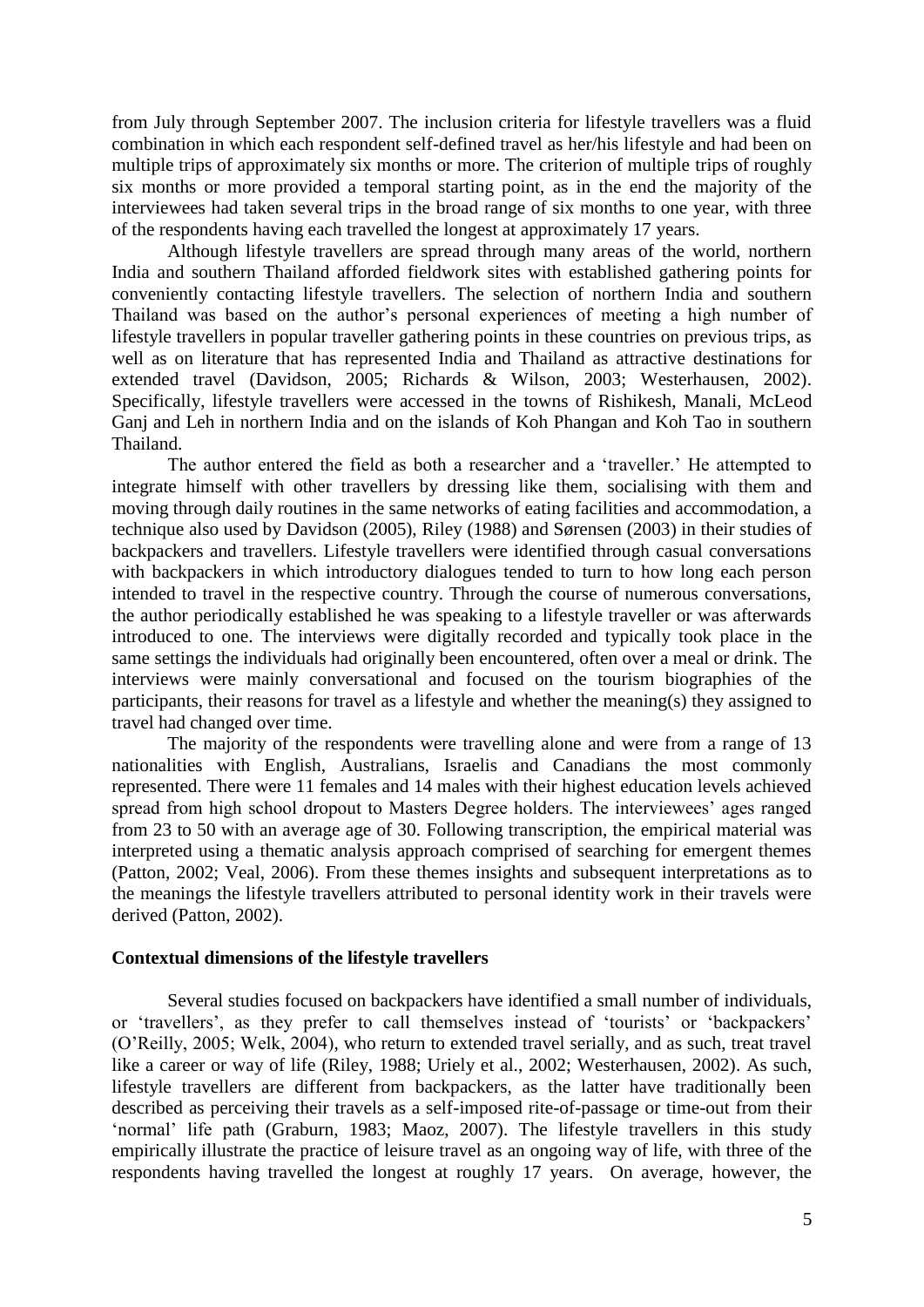respondents had taken multiple trips in the range of six months to one year, with the majority having totalled around four years of on and off lifestyle travel. The lifestyle travellers represented a highly mobile, mainly white and Western profile, albeit from an array of socioeconomic backgrounds. Many of these individuals engaged in lifestyle travel cyclically, as financial restraints required them to return to their home societies periodically in order to work and save money before once again travelling. Others combined leisure travel with casual work whilst "on the road", blurring distinctions between traditional work/leisure divides.

When travelling, the lifestyle travellers navigated an infrastructure catering primarily to backpacker tourists, and when encountered in northern India and southern Thailand, were often to be found eating, drinking and socialising with other tourists. They also participated in a range of activities (often commercialised) such as yoga, meditation, scuba diving and beach volleyball, which provided further contexts for social interaction, and in some instances, opportunities to challenge previous perceived notions of personal identity. Encounters with the local culture were frequently of a commercial nature, placing into question the degree to which the lifestyle travellers actually engaged with the cultural praxes of 'Others' whilst in the contact zones "where disparate cultures [might] meet, clash, and grapple with each other" (Pratt, 2008, p. 7). Indeed, it is arguable that although many of the lifestyle travellers sought to live as "locals", their participation was often imaginary and instead largely voyeuristic. The shared culture they represented was one continually (re)produced by the travellers themselves, a hybridisation of nationalities tied together through discourses of Romanticism, Orientalism (Said, 1978) and 1960s counterculture.

Many of the lifestyle travellers felt that escapism played a significant role in why they had first chosen to go travelling, and for some, why they continued to travel. Their home societies were often depicted as anomic and restrictive, lacking feelings of freedom which they claimed travel provided. Often the lifestyle travellers came from previous lifestyles that they described as materialistic and production-oriented, with travel represented as a path away from Western consumerism. Set within this Romantic discourse, rather than being a liminoid bubble (Turner, 1977) from which the memories of their trip faded away, the lifestyle travellers regularly experienced culture shock upon returning "home", a distressful cultural clash in which they found that their adjusted cultural values transcended a holiday/home boundary and increasingly conflicted with their compatriots. In turn, weakening nationalism helped to fuel longing for and repeated returns to the cultural milieux of a travel lifestyle.

## **Study findings**

Issues relating to personal identity work were commonly voiced by the lifestyle travellers, which suggested that lifestyle travel was being used by these individuals as a vehicle in constructing their personal identities. There was, however, substantial variation as to whether the lifestyle travellers felt that their travels were resulting in more coherent personal identities. As it was relatively rare among the respondents to claim that a firm personal identity had been achieved, the findings instead pointed towards experiences of identity as dynamic and fractured (Walseth, 2006). For many, personal identity was thus viewed as processual and developmental. Albeit a few of the respondents did believe that they had arrived at a firm sense of "who they are" as a result of travel, several of the lifestyle travellers instead voiced feelings of identity confusion that had arisen whilst travelling, including individuals who described having felt metaphorically lost.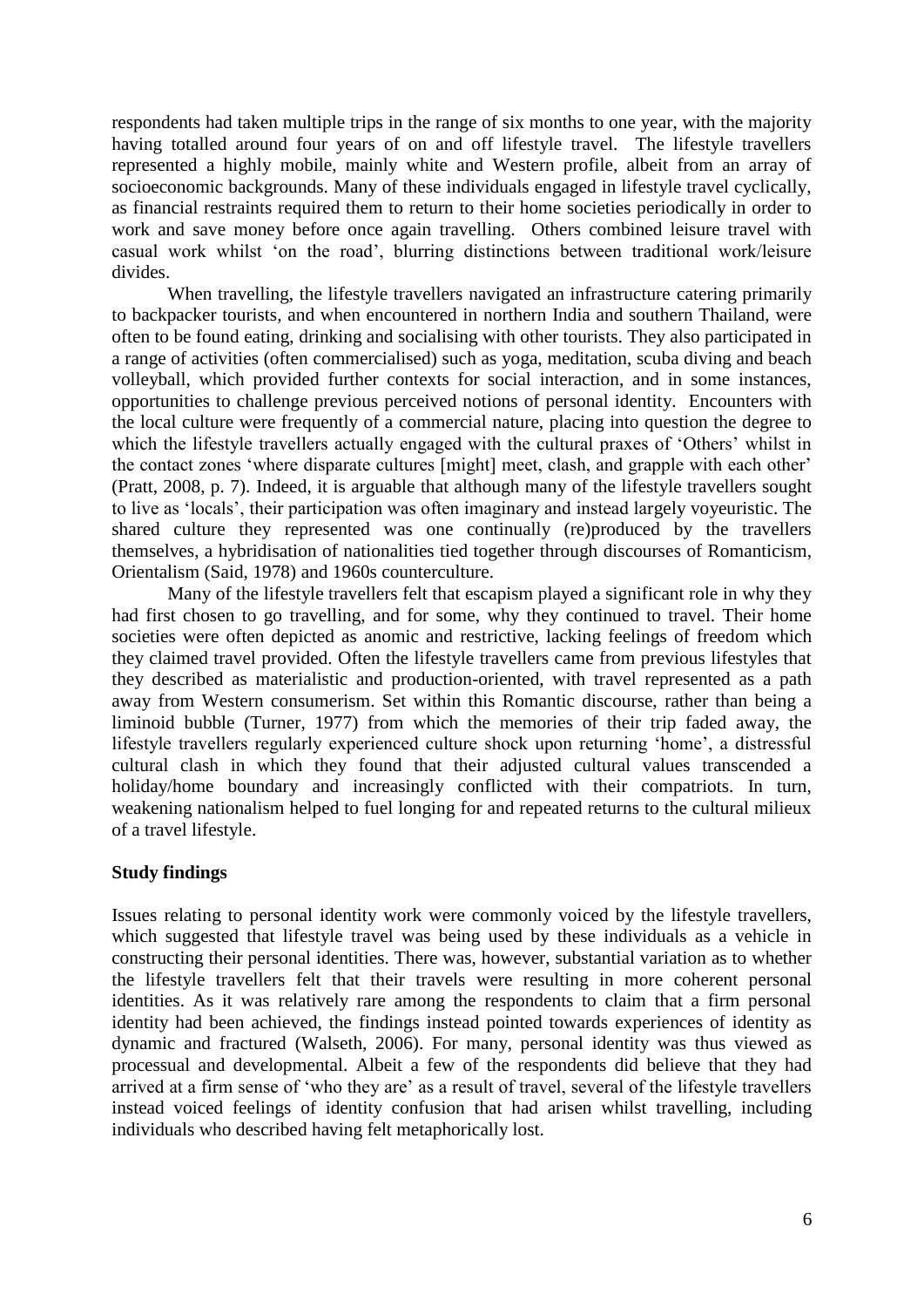## *Personal identity as processual and developmental*

Several of the lifestyle travellers narrated their personal identities through a developmental lens in which identity was perceived as processual. Thomas (English, 29) located both identities and broader social processes as dynamic: "Everything is changing constantly, as are you. So the guy who I am today isn"t necessarily the guy I am tomorrow." Further to a processual dimension, personal identities were typically viewed as developmental with their negotiation often placed in terms of maturation. As Max (English, 40) noted: "It"s the whole growing as a person thing, isn"t it? I travelled at a reasonably young age, even at twentythree; I was still sort of a young adult. I was still developing ideas I suppose.'

For others, rather than the negotiation of identities ceasing upon becoming an 'adult', personal identity was approached as a construct to be developed throughout one"s lifespan. Brendon (Irish, 26) highlighted how developing a coherent personal identity can function as an ideal to be pursued indefinitely:

You can either work at it and say that I've reached this point, this is where I'm going, I'm here, or you can have it as a kind of ideal, to stay in dynamic movement... so you're within this constant state of becoming, becoming, becoming.

It should be noted that such developmental approaches tend to frame identity as monological, as the socially positioning power of discourse is largely ignored (Appiah, 1994). In tension with views of identity as developmental and processual, a few of the lifestyle travellers attested to having ultimately arrived at a secure sense of personal identity through the course of their travels.

### *A firmer sense of personal identity*

As an example of a lifestyle traveller who believed she had achieved a secure personal identity through leisure travel, Julie (German, 27) commented: "I found myself during the travelling. That"s for sure. I know now what I want, what is important for me, what I don"t need." Also, among those who experienced a more coherent personal identity was Tamara (Canadian/Indian, 34), an interviewee who had been travelling for the last 17 years who remarked:

I'm quite certain that I would not have been able to arrive at the solid sense of self that I feel now inside and out without having travelled. Because travelling gives you freedom of space and time to even meet the self, right, because you"re completely out of anything familiar.

For Tamara, space and time away from the familiar became theoretically replaced by space and time with the Other through her travels.

Another respondent, Alec (Scottish, 34) noted how extended contact with the Other might allow for parts of different cultures to be used in constituting one"s personal identity:

You just become broader, you learn about so many things. Every culture on the planet has something rich and diverse to offer, so you pick up little bits and pieces of them, which I suppose you just integrate into yourself as you just go along, consciously or subconsciously.

Alec's words supported Hannerz's (1990, 2002) description of a cosmopolitan cultural figure, wherein personal identity might be partially constituted through appropriation from a variety of cultural forms. In contrast to the lifestyle travellers who felt they were still in the midst of developing and negotiating their personal identities and the few lifestyle travellers who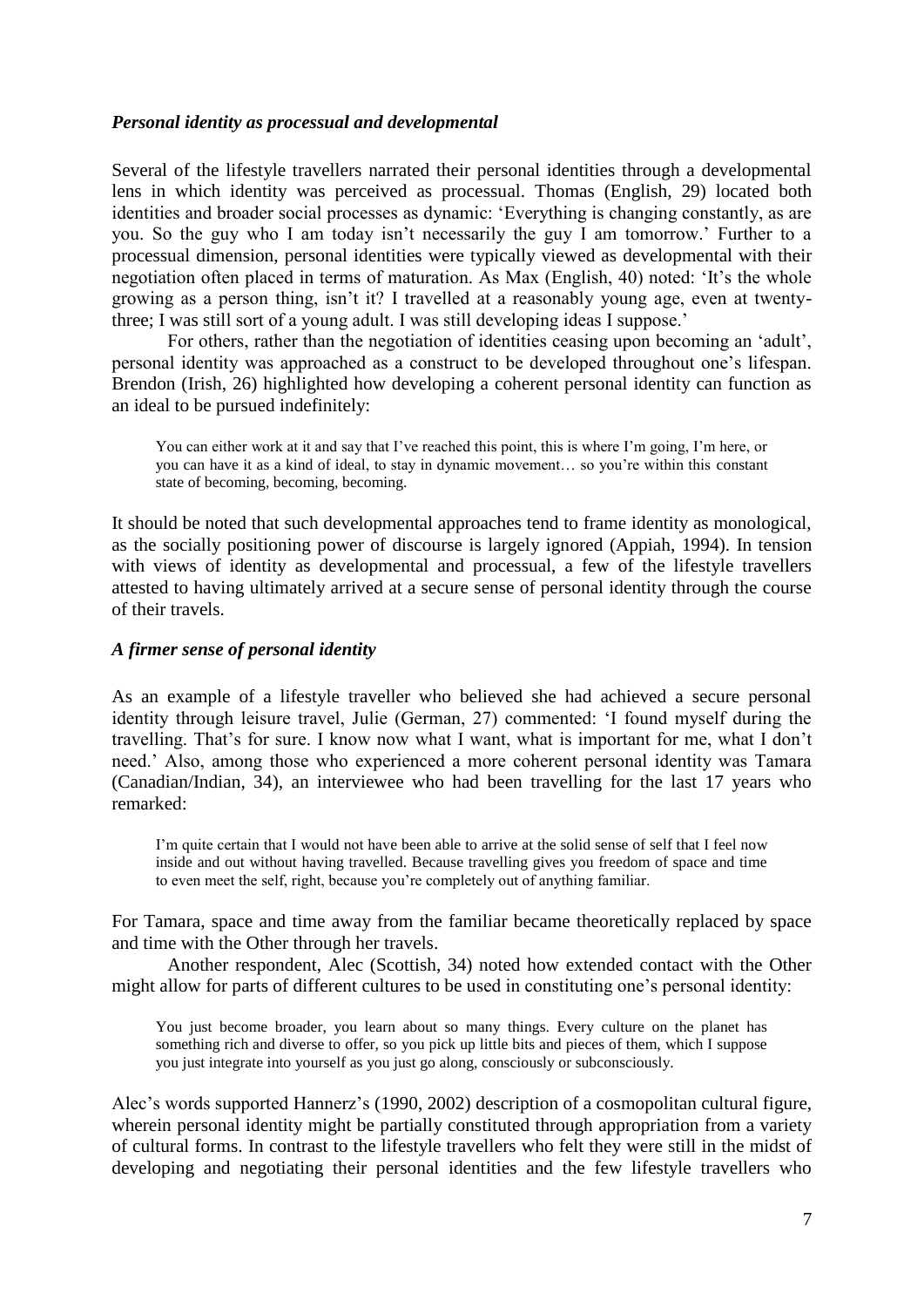believed they had ultimately achieved a secure sense of personal identity through their travels, many of the respondents were not as optimistic about the fruitfulness of their personal identity work in a travel context.

#### *Identity confusion and feeling metaphorically lost*

Several respondents felt that their personal identities had become more fractured and confusing through the course of their travels and described feeling "lost" at times. Jackie (English, 26) hinted that personal identity may become more problematic through travelling by having suggested that it was necessary to reassemble the pieces of oneself that may be shaken up through extended journeying:

I suppose you have to develop a peace with yourself because you"ve turned your whole world upside down by starting travelling and then you have to put yourself back together in some ways. You've left what you're from and everything that defines you so you have to get the bits and put them all back together and make yourself again.

The turning upside down of one"s world through travel, as Jackie observed, may cause or perpetuate feelings of identity confusion.

Thus, rather than necessarily developing a more secure personal identity, divided attention and presence in multiple places over the course of extended leisure travel can lead to feelings of deterritorialisation (D"Andrea, 2007). Alec (Scottish, 34) further noted the 'danger' of identity deformation through lifestyle travel:

It"s like a double-edged knife. In some ways you"re getting a lot of experiences that are shaping who you are, but at the same time, I was doing so much of it, so much travelling. Then you're like, ok, where do I... you're like swimming amongst it. And that's one of the dangers of too much travelling, getting kind of really lost in it.

Iso-Ahola (1980) suggested that whereas it may intuitively seem that the more alternatives a person has, the more freedom they would feel they possess, in contrast, too many options can become confusing as opposed to liberating. Such seems to be the case for some lifestyle travellers, for whom prolonged exposure to multiple cultural praxes can lead to feelings of social saturation, as in Gergen's (1991) conceptual description of multiphrenia and supportive of D"Andrea"s (2007) empirical work on the psychic deterritorialisation of global nomads.

A small number of the interviewees openly lamented searching for "something" through their travels, without finding any answers. These respondents did not perceive a saturation of images through travel in a positive or liberating light, as has been suggested of Urry"s (2002) playful post-tourist, or as cultural forms to be embraced in identity formation, as did some of the respondents above, but instead characterised their identity work as stressful, sentiments which echoed of Erikson"s (1968) description of an identity crisis. For instance, Charlotte (Canadian, 26) expressed: 'It's like I don't even know what I'm chasing after anymore. And everyone's like, just be patient and it will come to you one day.' Moreover, as Laura (Canadian, 28) volunteered after several years of travel as her lifestyle:

I"m almost thirty and I feel like I just graduated but I"m ten years older and I have no idea where I want to go and what I want to do. I'm feeling a bit lost. It's not coming to me. I have no idea what I'm looking for. I mean I've been trying to figure it out for the last at least five years [through travel] by talking to different people and getting their opinions. Just sort of trying to get an epiphany.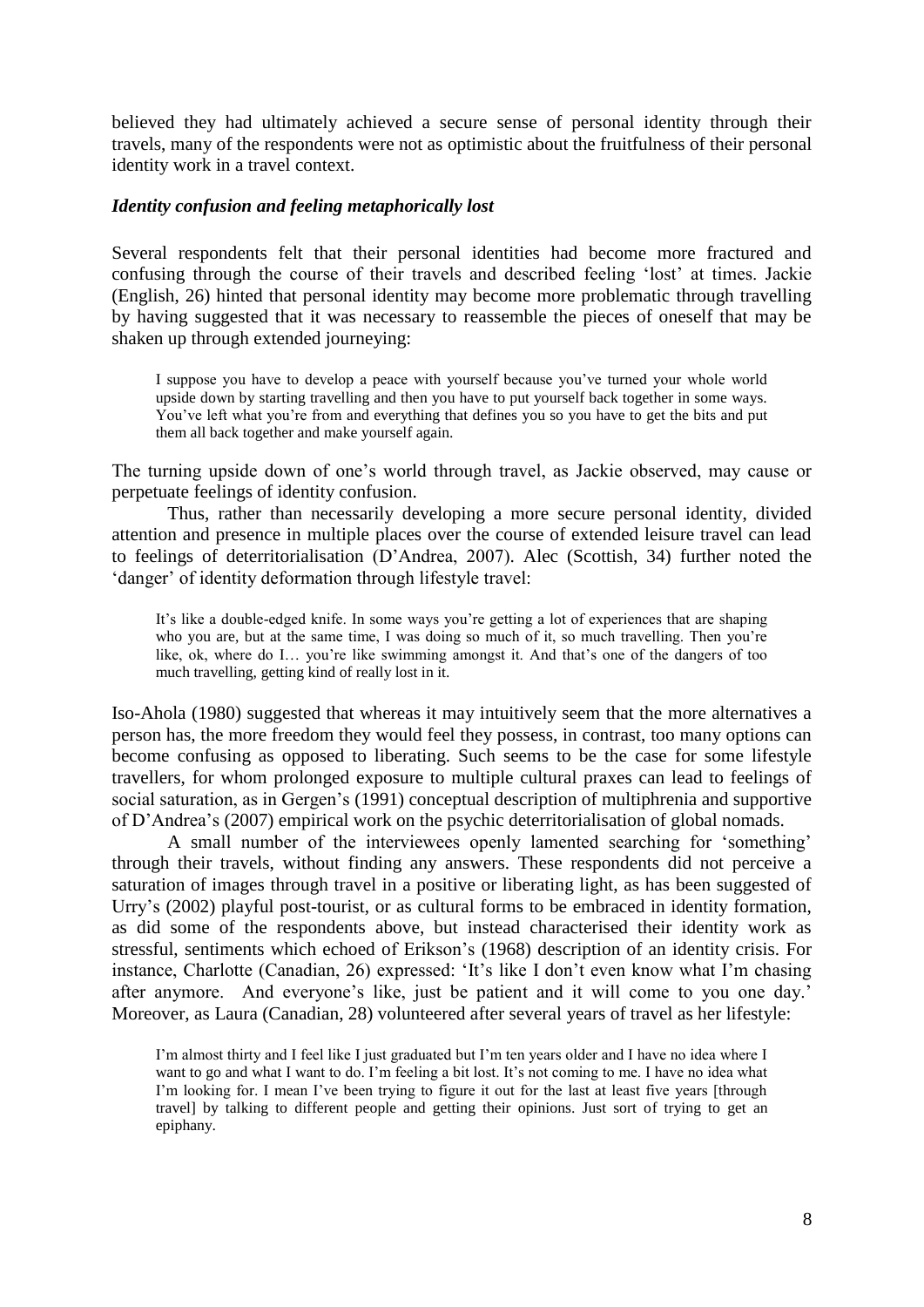Laura"s openness towards addressing her feelings of identity confusion was rare among the respondents. However, Marie (French, 26) noted that it is not surprising that one may be hesitant in confronting feelings of being lost:

It was maybe too dangerous to think like that because it's very close to conflict with myself. I wanted to say to myself that I was lost, that was a reality, but I didn't want to think about myself like that. You can't say, wow, I'm totally lost in my life.

Marie communicated that feeling lost is often not a conscious thought process and she felt that its recognition could be experienced as a personally damaging admission. This corresponded with some of the respondents having depicted identity confusion as a past event, rather than their present circumstance.

Moreover, Marie (French, 26) reflected on the perhaps paradoxical status of travel as a vehicle for answering questions of personal identity:

I was a bit lost because I didn"t have someone that told me this is the way that I can take and I wanted to find it by myself so it's like, you are a bit lost in the world and yourself. I thought that in travelling I will find a solution. It's not really true, for me. It's not by travelling that you can find a solution to your conflict; it's like an illusion from it. People that are travelling a lot, they are looking for their identity more than people that are working back home; but they also avoid this question by travelling. It's like a paradox.

Unlike Marie, however, most of the other respondents who had felt lost while travelling did not view lifestyle travel as a paradoxical vehicle for trying to answer questions of identity.

Even for individuals who did not have feelings of identity confusion, it was expressed that society can sometimes pressure them to question themselves as Western society often attaches negative connotations to ongoing "drifting" without a culturally sanctioned purpose. Tamara (Canadian/Indian, 34) highlighted this feeling:

I think when you have been travelling or moving for 17 years, and you"re kind of not living "conventionally", I think a lot of other people, kind of, feel like you"re searching and you"re lost and so you can"t help but then also have to ask yourself – gee, am I? Am I searching for something, am I lost? So, that kind of processing, I've always had to do.

Whilst backpacking as a one-off rite-of-passage now seems to be institutionally sanctioned (O'Reilly, 2006) as a moratorium before the assumption of 'adult responsibilities' (Cote  $\&$ Levine, 2002), the continuation and repetition of leisure travel as a lifestyle is still a relative anomaly (Noy & Cohen, 2005; Westerhausen, 2002). Once individuals have exceeded culturally dominant perceptions of how long a rite-of-passage should last, they may be forced to battle a perception of their leisure travels as deviant. Lastly, although the array of possibilities that travel offered may have led some of the lifestyle travellers to a feeling of being lost or 'swimming amongst it', it cannot be assumed that extended leisure travel alone led these individuals to experience identity confusion. A feeling of being lost or confused, through a general saturation of options and images in late modernity, may have preceded the act of travel itself.

## **Conclusion**

This article has demonstrated that the prospect of subjectively finding oneself through travel can be a problematic endeavour. As the interpretation of this empirical material has shown, lifestyle travellers expressed a complex spectrum of perceptions on the identity work that had taken place during their extended travels. Whilst several of the lifestyle travellers viewed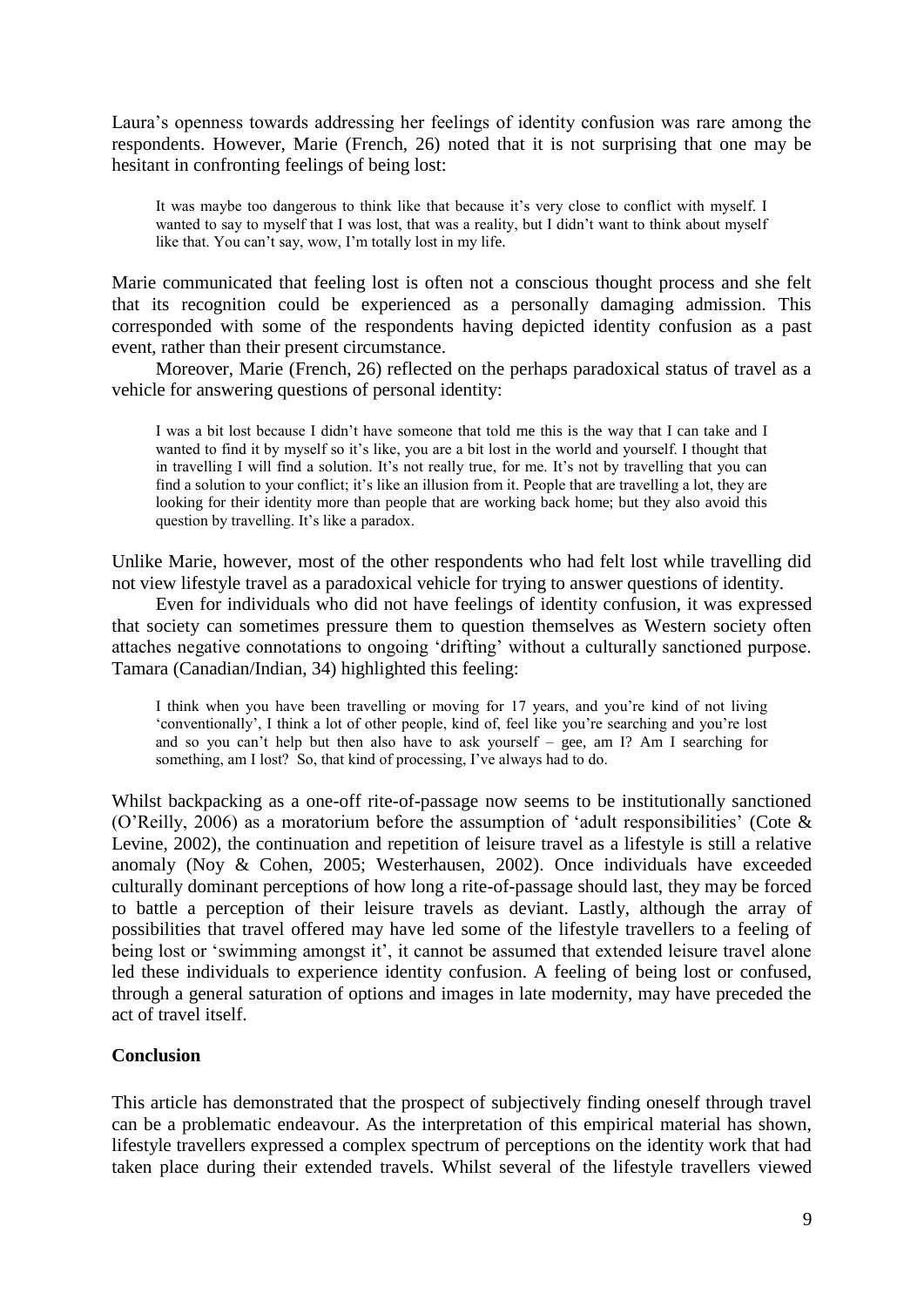their identity work as a developmental process that they were still in the midst of negotiating, a few of the respondents seemed to embrace the cultural images that they had been exposed to through travel, and in some cases, perceived the formation of a cosmopolitan personal identity. On the other hand, many of the lifestyle travellers experienced feelings of being lost during their extended sojourns. For these latter respondents, their personal identity work was often characterised as stressful periods of identity confusion. Thus rather than finding solutions to issues of personal identity, several of the respondents paradoxically felt that extended leisure travel left them with more questions than answers.

It has been noted that certain collective identifiers, such as "first world" nationalities and white ethnicities significantly facilitate international travel (D"Andrea, 2006). Not only are this study"s lifestyle travellers situated within this highly mobile profile, but their generation also follows in the tracks of the 1960s countercultural adherents. Berger (1973) suggested that the counterculture was the foremost example of the pervasiveness of identity crisis in Western society. Indeed, it seems that in the post-traditional context of lifestyle travel, personal identity formation is both increasingly important and problematic. For whilst their countercultural forerunners may have also sought self-realisation through their mobilities, contemporary lifestyle travellers negotiate contact zones increasingly hybridised through the technological forces of globalisation; a cultural landscape that progressively challenges the formation of a coherent life narrative (Giddens, 1991).

Even though lifestyle travellers only represent a small, and arguably extreme, proportion of tourists, the choice to travel voluntarily as a lifestyle and, for many, to seek a coherent personal identity amid an increasing array of life choices, is indicative of broader sociological trends in contemporary Western societies. Ericksen (2007, p. 92) has noted: "Although it sounds hyperbolic to say that "we are all on the move," it is true in several senses that movement is also characteristic of contemporary globalization." Hence, the identity work undertaken by this study"s lifestyle travellers highlights broader social changes taking place that will continue to fuel the growth of post-traditional lifestyles as exposure to varied cultural praxes, whether voluntary or not, becomes more commonplace.

The empirical evidence in this study exemplifies how the negotiation of personal identities can play an important role in constructing the meanings that individuals attribute to leisure travel in their lives. Further research into personal identity work taking place in other post-traditional leisure lifestyles would offer a wider window into the relationships between mobilities and personal identities. It would be valuable to explore whether individuals in less mobile post-traditional lifestyles encounter similar issues of personal identity to the respondents in this study. With an ever-expanding array of cultural forms available with which one may attempt to construct meaning, late modernity presents challenging circumstances for lifestyle travellers who try to resolve, rather than play with, questions of personal identity.

#### **Acknowledgements**

The author wishes to thank Associate Professor Neil Carr and Professor James Higham for their helpful feedback. Furthermore, the author would like to acknowledge funding from the University of Otago Postgraduate Publishing Bursary (PhD).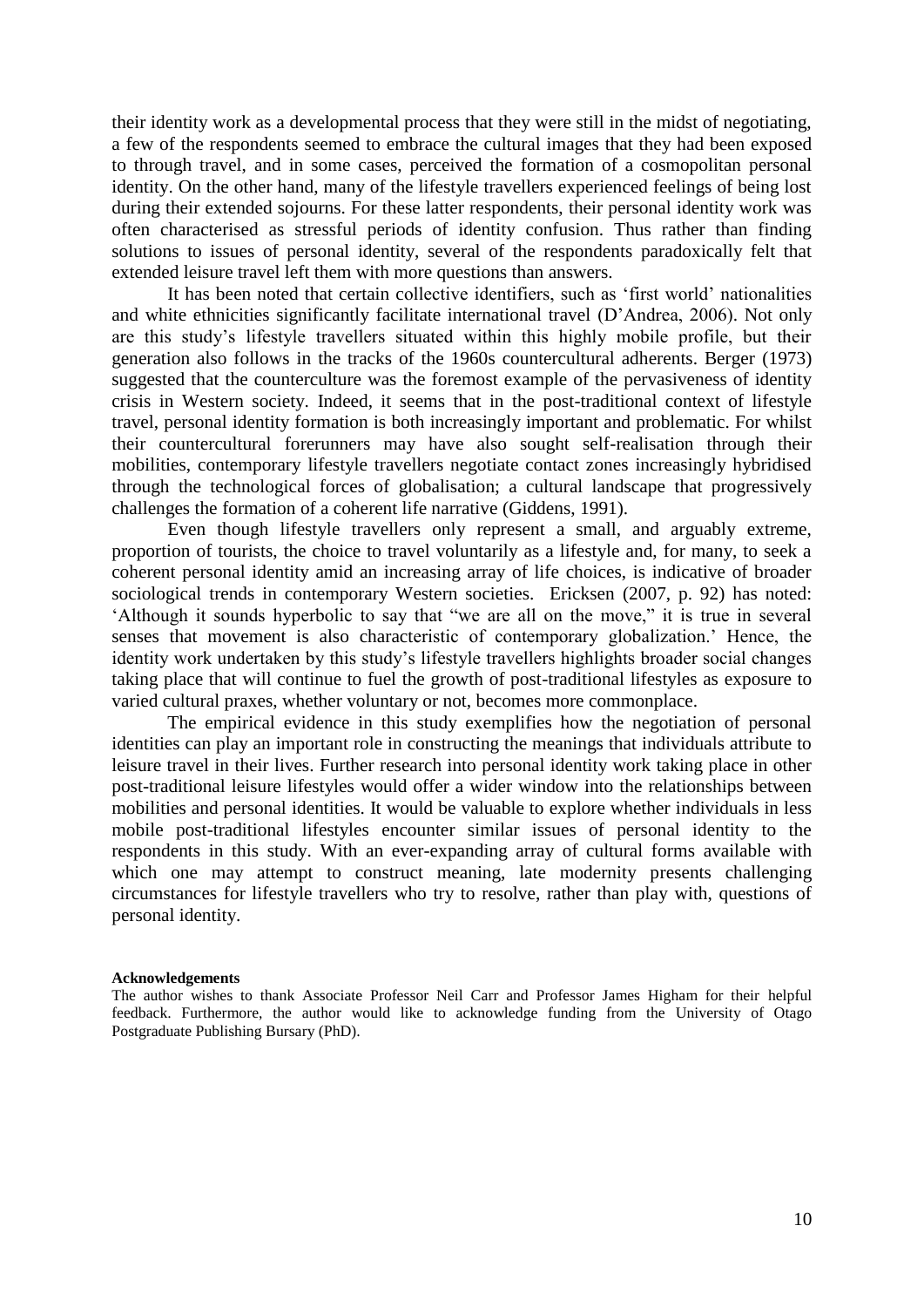## **References**

- Airault, R. (2000). *Fous de l'Inde: Delires d' Occidentaux et Sentiment Oceanique*. Paris: Payot.
- Appiah, K. A. (1994). Identity, authenticity, survival: Multicultural societies and social reproduction. In A. Gutmann (Ed.), *Multiculturalism: Examining the politics of recognition*. Princeton: Princeton University Press.
- Bauman, Z. (1996). From pilgrim to tourist or a short history of identity. In S. Hall & P. d. Gay (Eds.), *Questions of cultural identity* (pp. 18-36). London: Sage.
- Baumeister, R. F. (1986). *Identity: Cultural change and the struggle for self*. New York: Oxford University Press.
- Berger, P. L. (1973). "Sincerity' and 'authenticity' in modern society. *The Public Interest, 31*, 81-90.
- Breathnach, T. (2006). Looking for the real me: locating the self in heritage tourism. *Journal of Heritage Tourism, 1*(2), 100-120.
- Collinson, J. A., & Hockey, J. (2007). 'Working out' identity: Distance runners and the management of disrupted identity. *Leisure Studies, 26*(4), 381-398.
- Cote, J. E., & Levine, C. G. (2002). *Identity formation, agency, and culture: A social psychological synthesis*. Mahwah: Lawrence Erlbaum Associates.
- Crompton, J. (1979). Motivations for pleasure vacation. *Annals of Tourism Research, 6*(4), 408-424.
- D"Andrea, A. (2006). Neo-nomadism: A theory of post-identitarian mobility in the global age. *Mobilities, 1*(1), 95-119.
- D"Andrea, A. (2007). *Global nomads: Techno and new age as transnational countercultures in Ibiza and Goa*. London: Routledge.
- Davidson, K. (2005). Alternative India: Transgressive spaces. In A. Jaworski & A. Pritchard (Eds.), *Discourse, communication and tourism* (pp. 28-52). Clevedon: Channel View Publications.
- Desforges, L. (2000). Traveling the world: Identity and travel biography. *Annals of Tourism Research, 27*(4), 926-945.
- Eriksen, T. H. (2007). *Globalization: The key concepts*. Oxford: Berg.
- Erikson, E. H. (1968). *Identity: Youth and crisis*. New York: W.W. Norton & Company.
- Foucault, M. (1988). Technologies of the self. In L. Martin, H. Gutman & P. Hutton (Eds.), *Technologies of the self: A seminar with Michel Foucault* (pp. 16-49). London: Tavistock.
- Galani-Moutafi, V. (2000). The self and the other: Traveler, ethnographer, tourist *Annals of Tourism Research, 27*(1), 203-224.
- Gergen, K. J. (1991). *The saturated self: Dilemmas of identity in contemporary life*. USA: BasicBooks.
- Giddens, A. (1990). *The consequences of modernity*. Cambridge: Polity Press.
- Giddens, A. (1991). *Modernity and self-identity: Self and society in the late modern age*. Cambridge: Polity Press.
- Graburn, N. (1983). The anthropology of tourism. *Annals of Tourism Research, 10*(1), 9-33.
- Hacking, I. (1998). *Mad travellers: Reflections on the reality of transient mental illnesses*. London: Free Association Books.
- Hall, S. (1996). Introduction: Who needs "identity". In S. Hall & P. d. Gay (Eds.), *Questions of cultural identity* (pp. 1-17). London: Sage.
- Hannerz, U. (1990). Cosmopolitans and locals in world culture In M. Featherstone (Ed.), *Global culture: Nationalism, globalization and modernity* (pp. 237-251). London: Sage.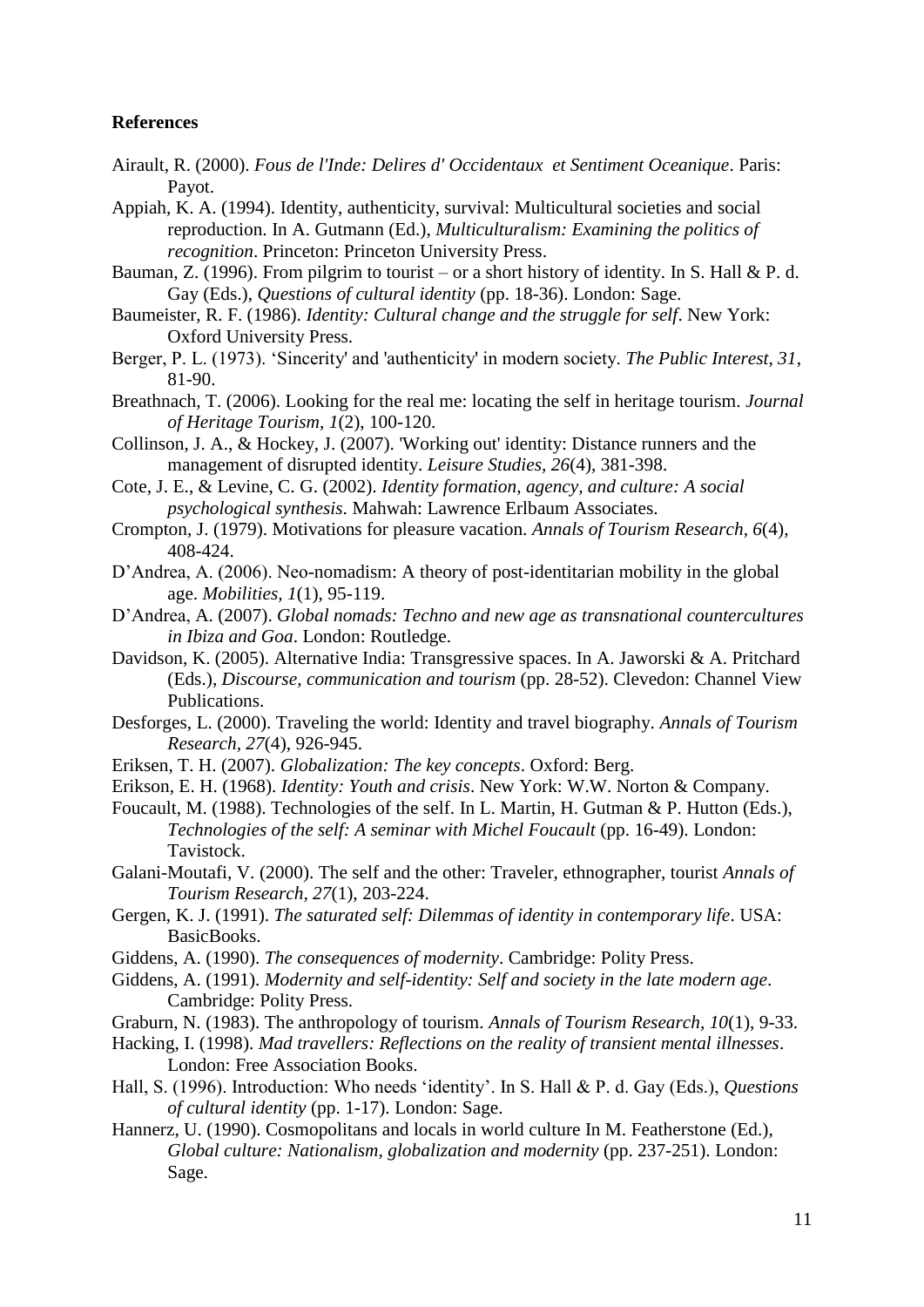- Hannerz, U. (2002). Where we are and who we want to be. In U. Hedetoft & M. Hjort (Eds.), *The postnational self: Belonging and identity* (pp. 217-232). Minneapolis: University of Minnesota Press.
- Hughes, G. (1993). The self, signification and the superyacht. *Leisure Studies, 12*(4), 253- 265.
- Iso-Ahola, S. E. (1980). *The social psychology of leisure and recreation*. Dubuque: Wm. C. Brown Company.
- Jenkins, R. (1996). *Social identity*. London: Routledge.
- Kuentzel, W. F. (2000). Self-identity, modernity, and the rational actor in leisure research. *Journal of Leisure Research, 32*(1), 87-92.
- Lanfant, M. (1995). Introduction. In M. Lanfant, J. Allcock & E. M. Bruner (Eds.), *International tourism: Identity and change* (pp. 1-23). London: Sage.
- Maoz, D. (2007). Backpackers" motivations: The role of culture and nationality. *Annals of Tourism Research, 34*(1), 122-140.
- McAdams, D. P. (1997). The case for unity in the (post)modern self: A modest proposal. In R. D. Ashmore & L. Jussim (Eds.), *Self and identity: Fundamental issues* (pp. 46-78). New York: Oxford University Press.
- Mehta, G. (1979). *Karma cola*. London: Jonathan Cape.
- Neumann, M. (1992). The trail through experience: Finding self in the recollection of travel In C. Ellis & M. G. Flaherty (Eds.), *Investigating subjectivity: Research on lived experience* (pp. 176-201). Newbury Park: Sage.
- Noy, C. (2004). This trip really changed me: Backpackers" narratives of self-shange. *Annals of Tourism Research, 31*(1), 78-102.
- Noy, C., & Cohen, E. (2005). Introduction: Backpacking as a rite of passage in Israel. In C. Noy & E. Cohen (Eds.), *Israel backpackers and their society: A view from afar* (pp. 1-43). Albany: State University of New York.
- O"Reilly, C. C. (2005). Tourist or traveller? Narrating backpacker identity. In A. Jaworski & A. Pritchard (Eds.), *Discourse, communication and tourism* (pp. 150-169). Clevedon: Channel View Publications.
- O"Reilly, C. C. (2006). From drifter to gap year tourist: Mainstreaming backpacker travel. *Annals of Tourism Research, 33*(4), 998-1017.
- Patton, M. Q. (2002). *Qualitative research and evaluation methods*. Thousand Oaks: Sage.
- Phillips, T., & Smith, P. (2008). Cosmopolitan beliefs and cosmopolitan practices *Journal of Sociology, 44*(4), 391-399.
- Pratt, M. L. (2008). *Imperial eyes: Travel writing and transculturation* (2nd ed.). London: Routledge.
- Richards, G., & Wilson, J. (2003). *Today's youth travellers: Tomorrow's global nomads. New horizons in independent youth travel and student travel, A report for the International Student Travel Confederation (ISTC) and the Association of Tourism and Leisure Education (ATLAS)*. Amsterdam.
- Richards, G., & Wilson, J. (2004). Travel writers and writers who travel: Nomadic icons for the backpacker subculture? . *Journal of Tourism and Cultural Change, 2*(1), 46-68.
- Richards, G., & Wilson, J. (2006). Developing creativity in tourist experiences: A solution to the serial reproduction of culture? *Tourism Management, 27*, 1209-1223.
- Riley, P. J. (1988). Road culture of international long-term budget travelers. *Annals of Tourism Research, 15*, 313-328.
- Said, E. (1978). *Orientalism*. New York: Vintage.
- Seigel, J. (2005). *The idea of the self: Thought and experience in Western Europe since the seventeenth century* Cambridge: Cambridge University Press.
- Sørensen, A. (2003). Backpacker ethnography. *Annals of Tourism Research, 30*(4), 847-867.